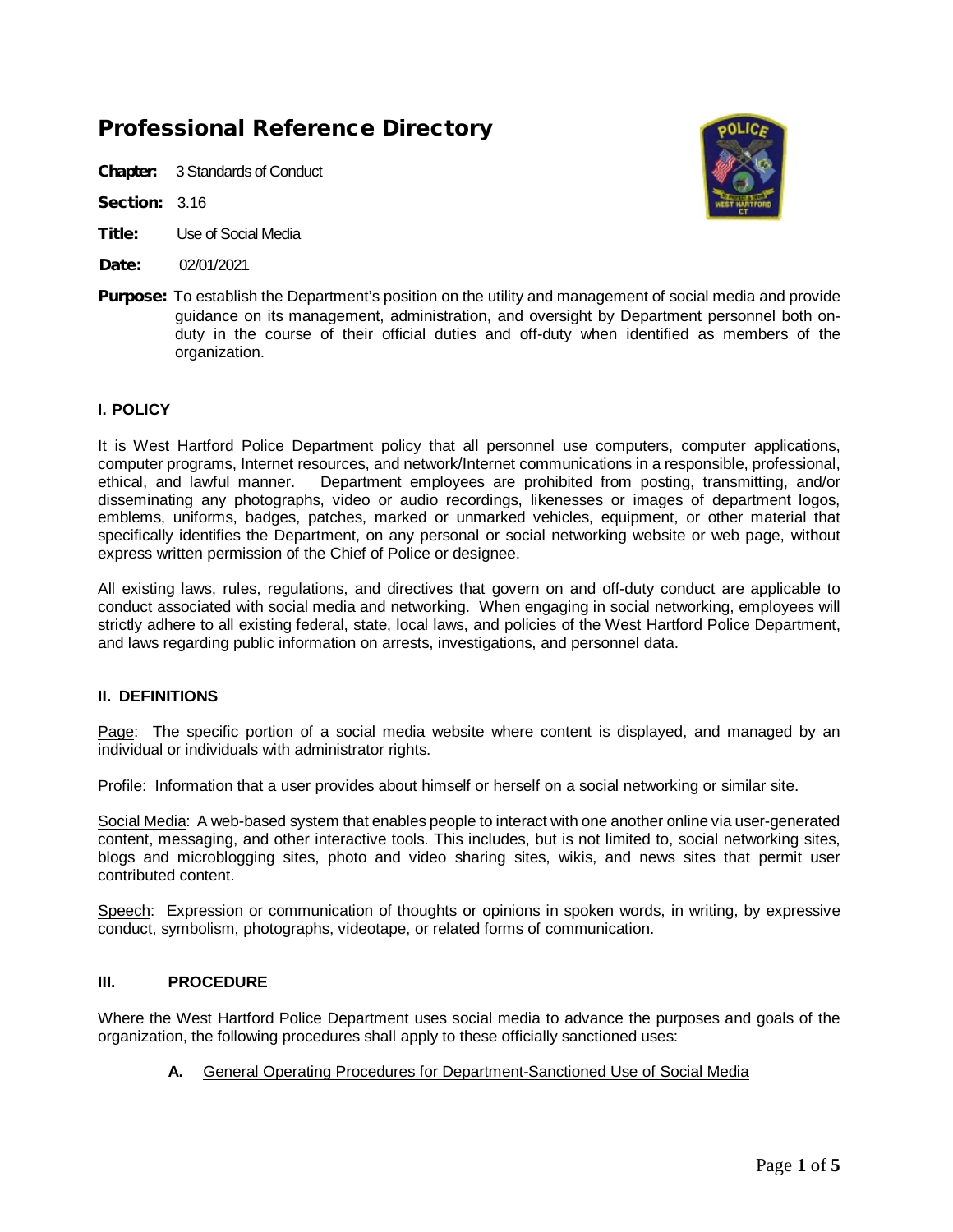- 1. All Department social media sites or pages shall be approved by the Chief of Police or his or her designee and shall be administered by the Departmental Information Technology Section or as otherwise determined.
- 2. Where possible, each social media page shall include an introductory statement that clearly specifies the purpose and scope of the agency's presence on the website.
- 3. Where possible, social media pages shall clearly indicate they are maintained by the Department and shall have Department contact information prominently displayed.
- 4. When appropriate, the page(s) should link to the Department's official website.
- 5. Social media page(s) should be designed for the target audience(s) such as youth or potential police recruits.
- 6. Social media content shall adhere to applicable laws, regulations, and policies, including all information technology and records management policies, as well as public records laws.
- 7. Pages shall clearly indicate that posted comments will be monitored and that the Department reserves the right to remove obscenities, off-topic comments, and personal attacks.

#### **B. Conduct During Department-Sanctioned Use of Social Media**

When representing the Department via social media outlets:

- 1. Employees shall conduct themselves at all times as representatives of the Department and, accordingly, shall adhere to all Department standards of conduct and observe conventionally accepted protocols and proper decorum.
- 2. Employees shall identify themselves as a member of the Department unless lawenforcement purposes dictate otherwise.
- 3. Employees shall not make statements about the guilt or innocence of any suspect or arrestee, or comments concerning pending prosecutions, nor post, transmit, or otherwise disseminate confidential information, including photographs or videos, related to Department training, activities, or work-related assignments without express written permission.
- 4. Employees shall not conduct private business.
- 5. The use of Department computers by Department personnel to access personal social media is prohibited without authorization.
- 6. Department personnel use of personally owned devices to manage the Department's social media activities or in the course of official duties is prohibited without express written permission.
- 7. The Town of West Hartford monitors all employee use of town computers and other electronic devices, including employee blogging and social networking activity. An employee should have no expectation of personal privacy in any communication or post made through social media while using a town-provided computer, cellular telephones or other data devices.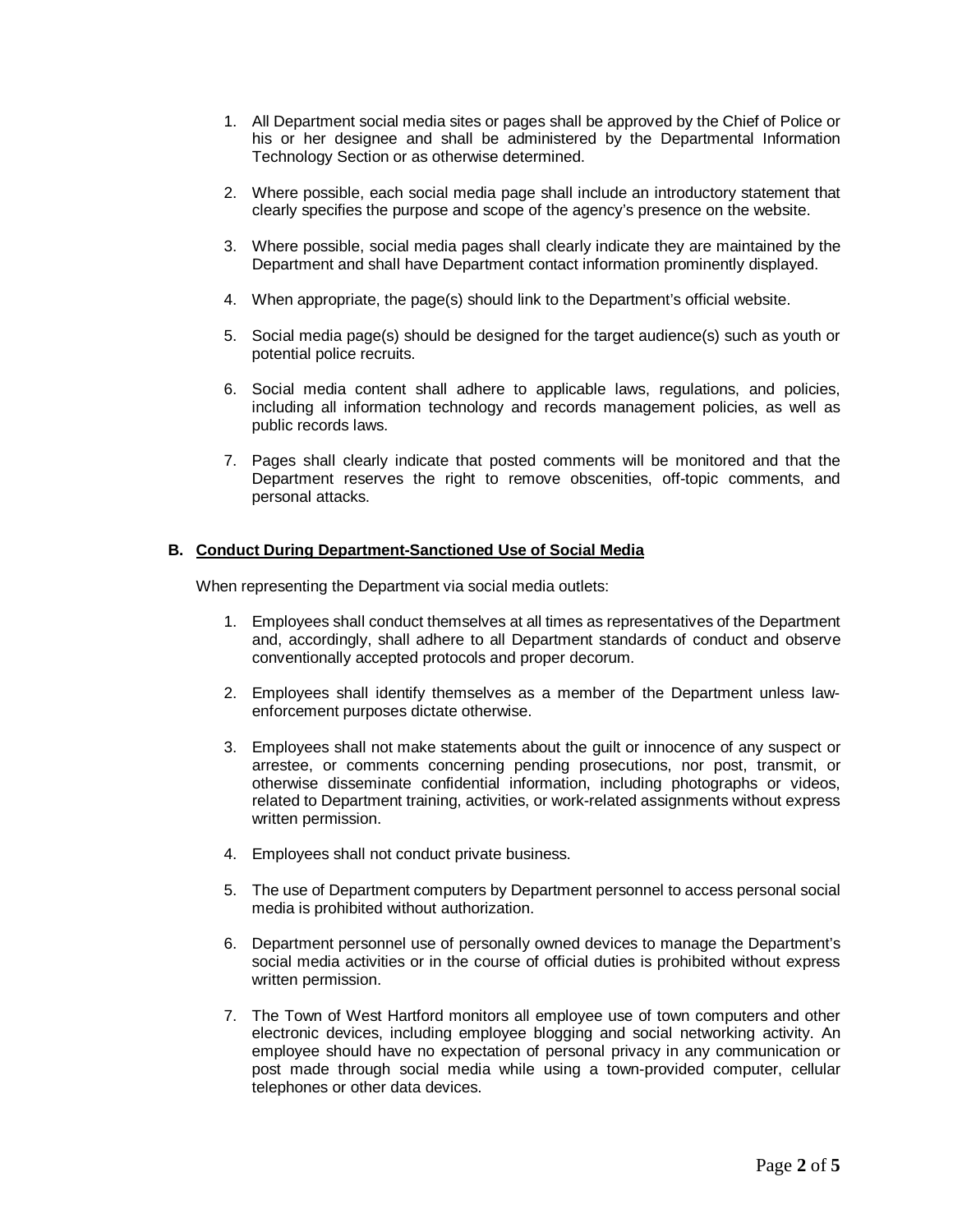8. Employees shall observe and abide by all copyright, trademark, and service mark restrictions in posting materials to electronic media.

## **C. Recognized Uses for a Department-Sanctioned Social Media Presence**

- 1. Social media is a valuable investigative tool when seeking evidence or information about:
	- Missing persons
	- Wanted persons
	- Crimes perpetrated online (i.e., cyberbullying, cyberstalking)
	- Photos or videos of a crime posted by a participant or observer.
- 2. Social media can be used for community outreach and engagement by:
	- Providing crime prevention tips
	- Offering online reporting opportunities
	- Sharing crime maps and data
	- Soliciting tips about unsolved crimes
	- Informing the public of outreach events
- 3. Social media can be used to make time-sensitive notifications related to:
	- Road closures
	- Special events
	- Weather emergencies
	- Missing or endangered persons.

#### **D. Personal Use of Social Media**

Barring state law or binding employment contracts to the contrary, Department personnel shall abide by the following when using social media:

- 1. Department personnel are free to express themselves as private citizens on social media sites to the degree that their speech does not impair working relationships of this Department for which loyalty and confidentiality are important, impede the performance of duties, impair discipline and harmony among coworkers, or negatively affect the public perception of the Department.
- 2. Department personnel shall not post, transmit, or otherwise disseminate any information to which they have access to as a result of their employment without written permission from the Chief of Police or his or her designee.
- 3. For safety and security reasons, Department personnel shall not disclose sensitive information related to their employment with this Department nor shall they post information pertaining to any other member of the Department without their permission.
- 4. When using social media, Department personnel should be mindful that their speech becomes part of the worldwide electronic domain. Therefore, adherence to the Department's Code of Conduct is required in the personal use of social media. In particular, Department personnel are prohibited from the following:
	- Speech containing obscene or sexually explicit language, images, or acts and statements or other forms of speech that ridicule, malign, disparage, or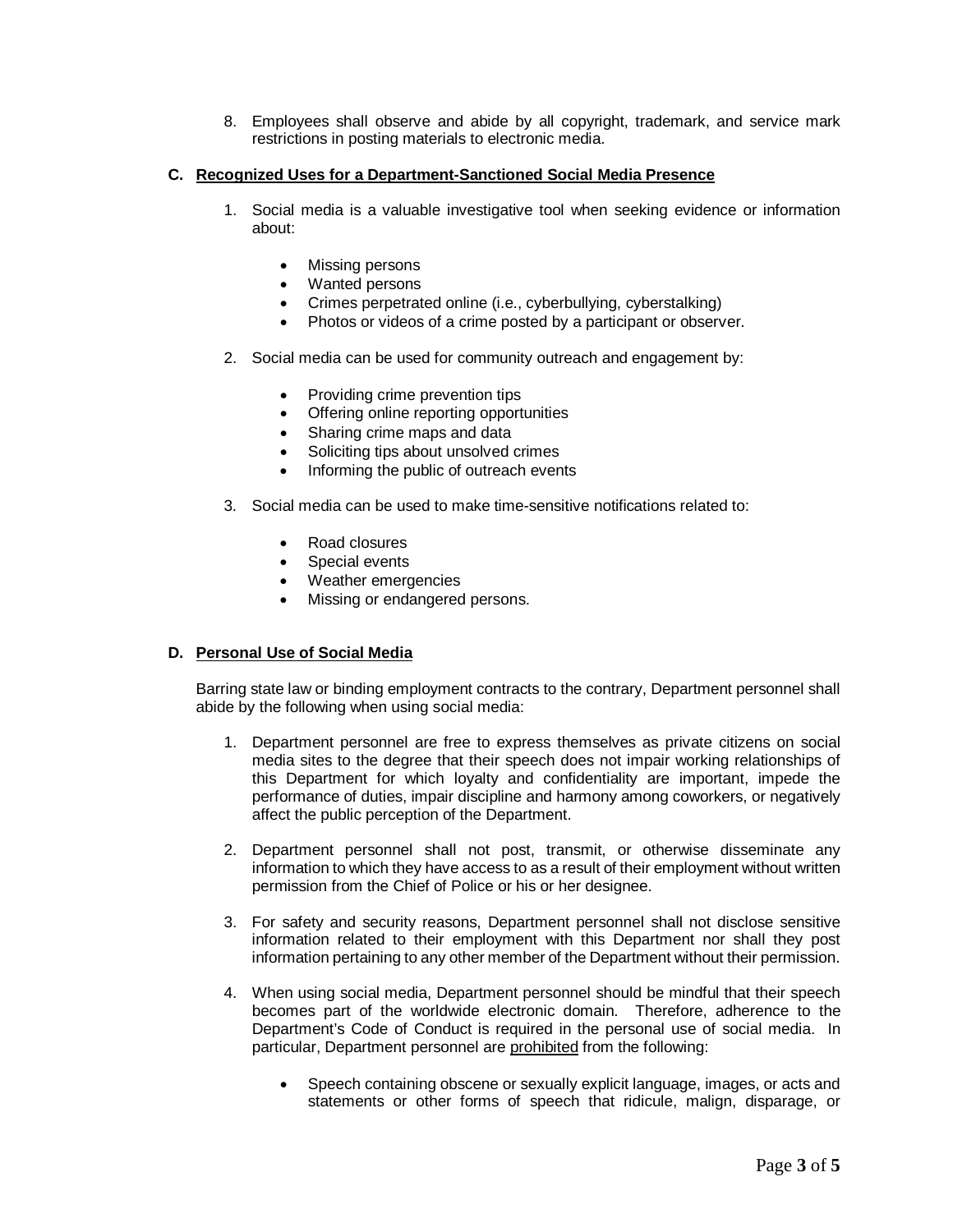otherwise express bias against any race, any religion, or any protected class of individuals.

- Speech involving themselves or other Department personnel reflecting behavior that would reasonably be considered engaging in conduct that undermines the public confidence<sup>[1](#page-3-0)</sup>.
- 5. Engaging in prohibited speech noted herein, may provide grounds for undermining or impeaching an officer's otherwise credible testimony in criminal proceedings. Department personnel thus sanctioned are subject to discipline up to and including termination of office.
- 6. Department personnel may not divulge information gained by reason of their authority; make any statements, speeches, appearances, and endorsements; or publish materials that could reasonably be considered to represent the views or positions of this Department without express authorization.
- 7. Employees should be aware that there is no reasonable expectation of privacy when engaging in social networking online. As such, the content of social networking websites may be obtained for use in criminal trials, civil proceedings, and departmental investigations. Such content may have a detrimental impact on criminal investigations or judicial proceedings.
- 8. Except in the performance of an authorized duty, employees may not use Department computers to access social networking sites, blogs, bulletin boards, or similar media.
- 9. Except in the performance of an authorized duty, employees shall not post, transmit, reproduce, and/or disseminate information (texts, pictures, video, audio, etc.) to the internet or any other public forum that would tend to discredit the Department or any of the Department's employees.
- 10. Employees having personal web pages shall not use their uniform, patch, badge, rank, title, or position in a manner that would suggest that they are representing the interests or official position of the police department.
- 11. Photographs of the inside of the police building as well as any crime or accident scene shall not be posted without consent of the Chief of Police.
- 12. When engaging in the personal use of social media, employees shall not post any text, photograph, audio, video, illustration, or any other multimedia file related to or depicting any of the following:
	- Current, past, or pending departmental investigation.
	- Criminal or civil proceeding pertaining to, or arising from, any matter involving the department, including allegations of misconduct.
	- Brandishing any town owned weaponry, actual or simulated, or any contraband whether actual or simulated in an improper or reckless manner.

<span id="page-3-0"></span> <sup>1</sup> *\* Public Act 20-1, CGS 7-294d, Sec. 3(a) (24) (g) (2): examples of conduct that undermines public confidence in law enforcement. (POSTC authority for police officer certification)*